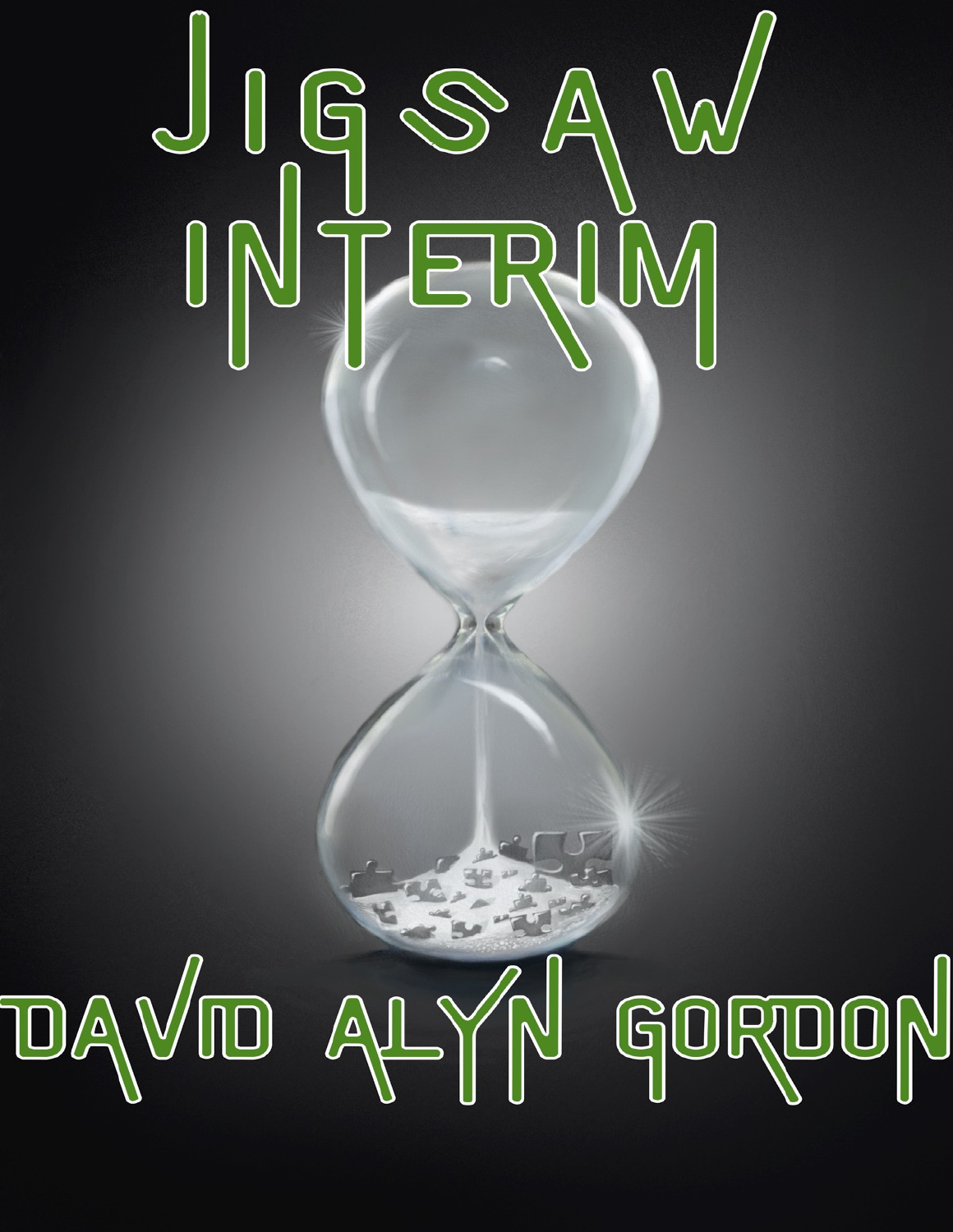# **JIGSAW INTERIM**

DAVID ALYN GORDON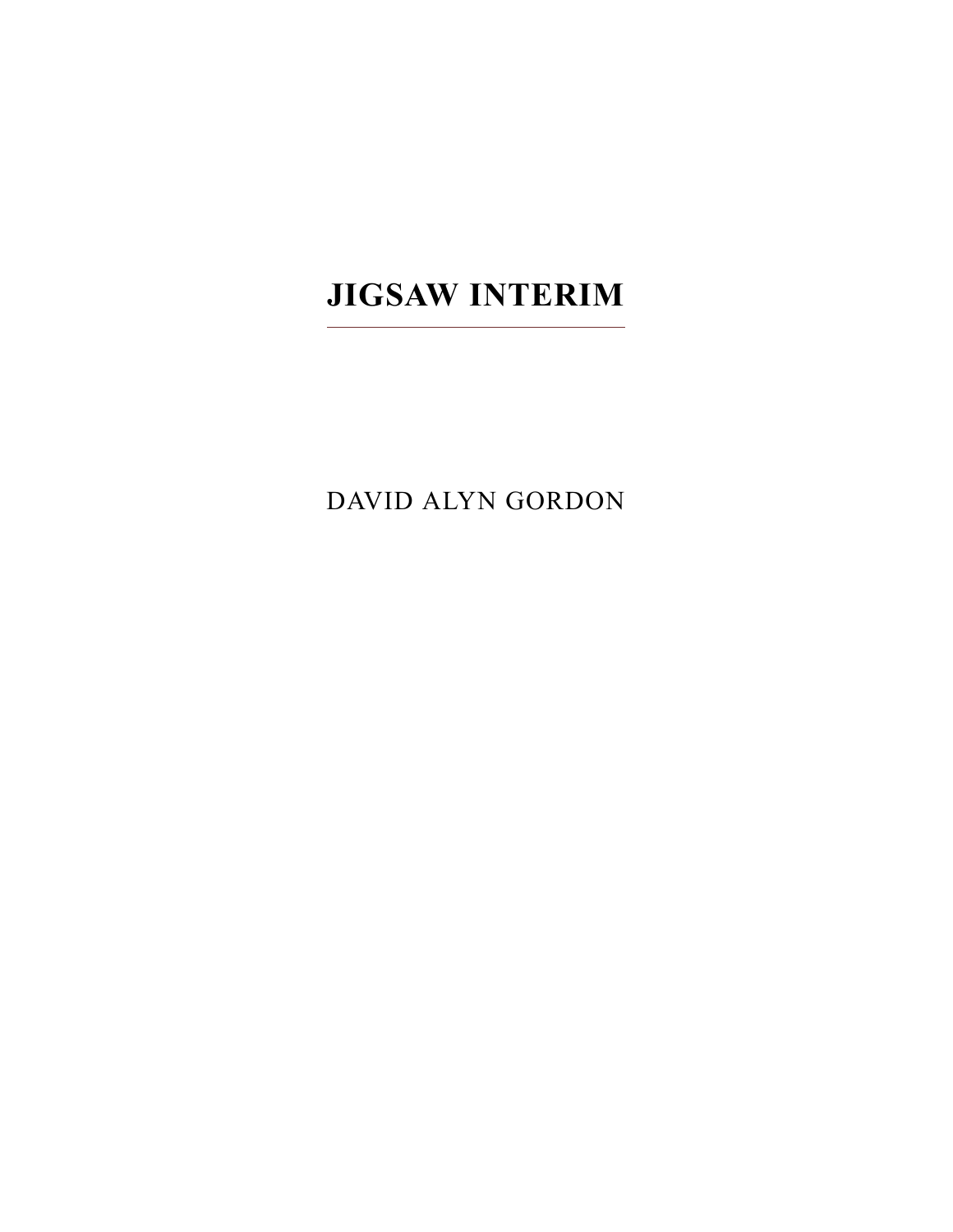Copyright © 2021 by David Alyn Gordon

All rights reserved.

No part of this book may be reproduced in any form or by any electronic or mechanical means, including information storage and retrieval systems, without written permission from the author, except for the use of brief quotations in a book review.

[Created with Vellum](http://tryvellum.com/created)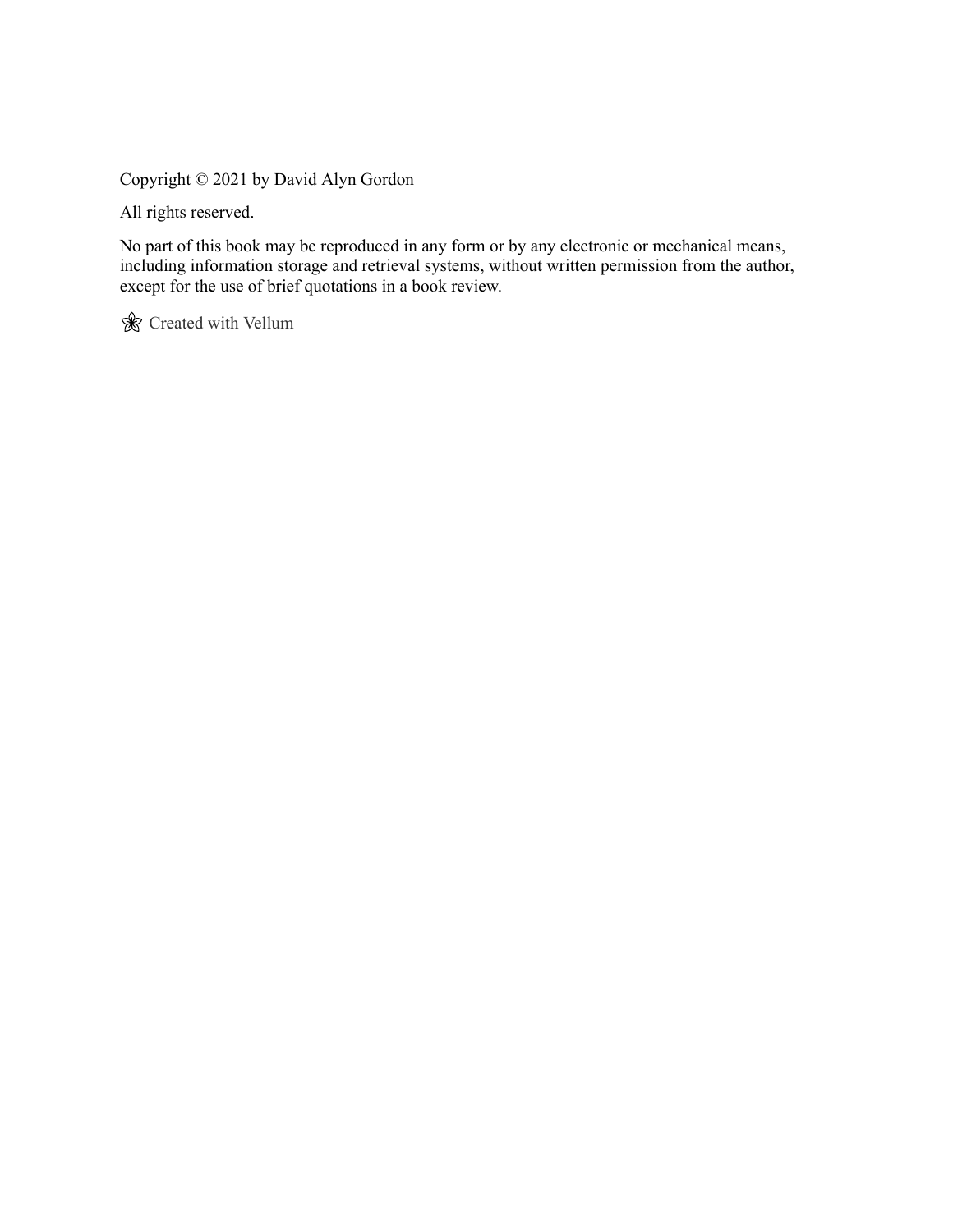# **JIGSAW INTERIM**

February 1, 1944 International Evangelical Hospital Voltri, Italy

Noah's condition was unchanged. His face remained fully covered in bandages from the surgery following what happened at the Operation Corvo lab. Lavonia had brought him to the abandoned hospital nearly three weeks before—following events at the Villa Delle Brignole—and he had yet to regain consciousness. The hospital itself had been bombed in 1942, and then deserted. But the bombs hadn't destroyed everything, and what remained provided an ideal environment for Dr. Vincente D'Ambrosio to care for Noah.

D'Ambrosio and Lavonia took turns watching over Noah. Elisabetta had become increasingly annoyed with the whole situation. "He'll get us all killed," she said on more than one occasion. Each time, Lavonia reviewed the letters from her future self, and then reassured Elisabetta that Noah would come around soon.

On February 1, 1944, at 3:20 p.m., Lavonia made a point of being in Noah's room when Dr. D'Ambrosio came to check on him. For the first time, Noah rolled over in bed. He woke a moment later, and screamed. An instant after that, he was full of questions. "Where am I? Why is it so dark? Why can't I see?"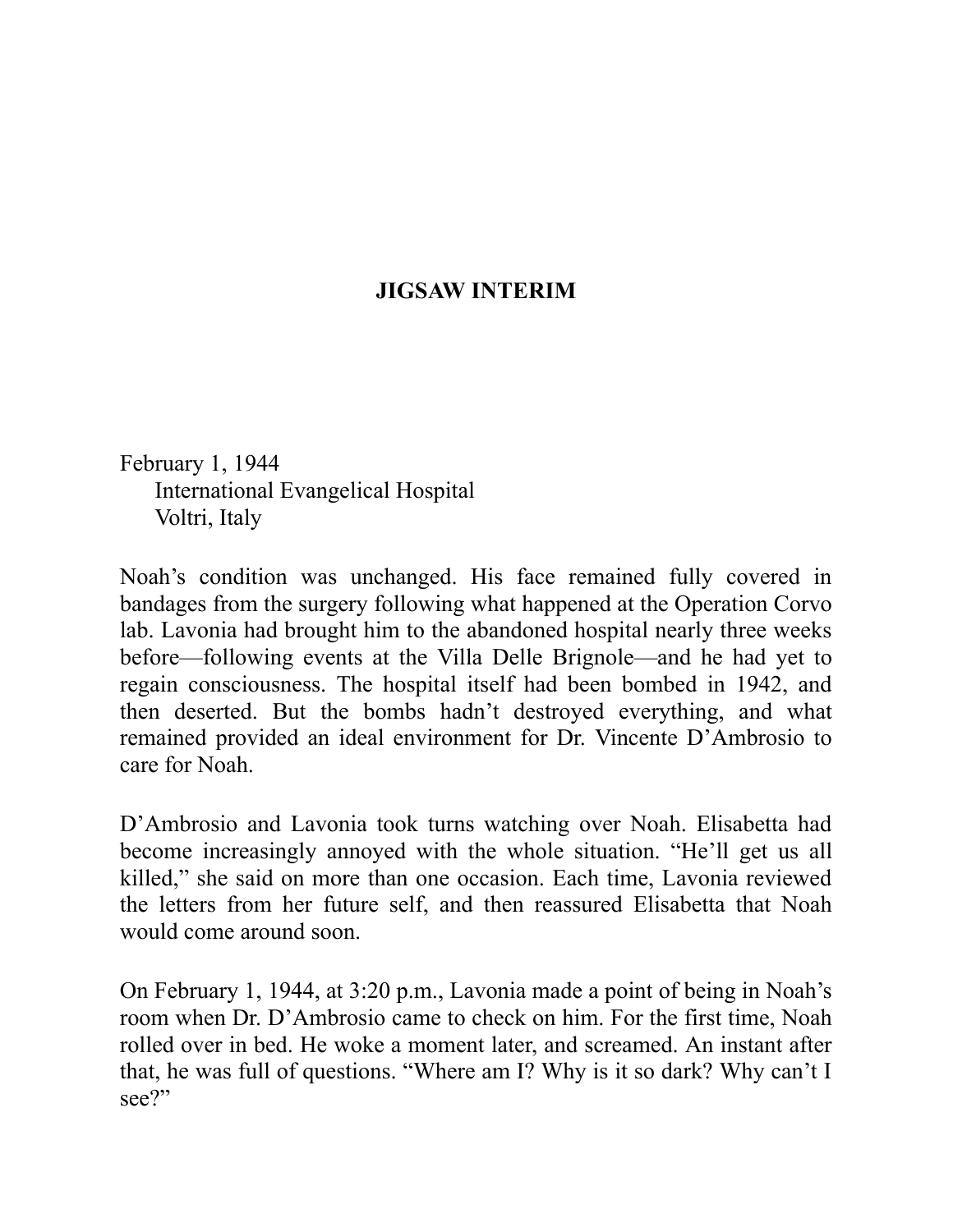"I'm here, my love," Lavonia replied. "You're going to be fine."

Dr. D'Ambrosio prepared a sedative, just in case.

"Lavonia," Noah said. "What's going on? Why can't I see anyone? Why does my voice sound different?"

"You were injured at the Villa," Lavonia told him. "You've been unconscious for almost three weeks."

"Three weeks," Noah repeated. "Is Mona here too?"

"No. You need to relax."

Noah tried to touch his face, but found it covered with bandages. "What happened?"

"My Love," Lavonia said, and took his hands. "I need you to calm down so I can explain."

Noah took a deep breath and squeezed Lavonia's hands. "Okay…"

"I'm going to have Dr. D'Ambrosio take off the bandages. Go ahead, Dr."

D'Ambrosio started with the bandages. "Keep your eyes closed until I tell you to open them," he said. "Do you understand?"

Noah nodded, and D'Ambrosio removed the last of the bandages. "Now open slowly," he said. "Give your eyes time to adjust to the light."

Noah followed the instructions, and focused on Lavonia's face. She smiled at him. "You're the most beautiful person I could open my eyes to," Noah told her.

Lavonia kissed him. "I love you."

"I love you too."

Lavonia looked to D'Ambrosio. "Can you please excuse us for a few minutes?"

"Of course," he said, and stepped from the room.

Lavonia kissed Noah again and hugged him. "I was so worried about you. I thought I'd die if I lost you."

"Everything's fine my love," Noah said. "Tell me what happened."

"I'll explain in a minute," Lavonia said. "Do you think you can walk?" "Sure."

"Walk with me to the sink."

"Okay."

Lavonia stood between Noah and the mirror above the sink, struggling for the words to explain his situation. "Now, you need to know," she said,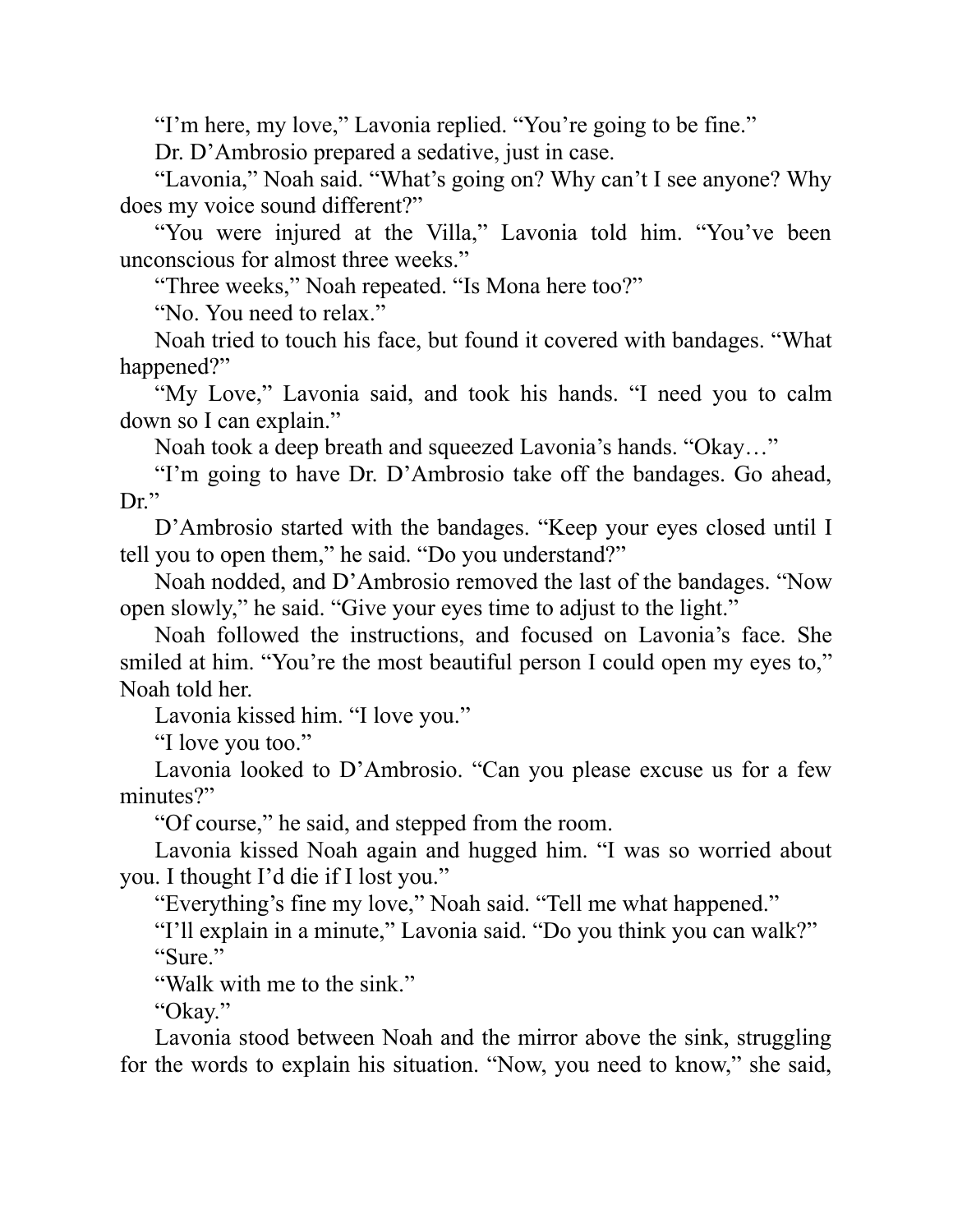and paused for a moment. "Your face and throat were burned. Cohen took you to the future for reconstructive surgery."

Noah was silent for a moment. "How bad was it?" he asked at length.

"Very bad," Lavonia told him. "That's why your face had to be bandaged, and why your voice sounds different."

"All right," Noah said. "I don't look like something out of Scarface or Frankenstein?"

"Well, you do have a scar. But it's really not that bad."

"Thank God."

"Do you remember what happened to Pitto at the villa?"

"No," Noah said.

"He's dead," Lavonia told him.

"But that's impossible. He can't be dead. We met him, after."

"Trust me when I tell you. He's dead."

"But that would create a… Wait a minute. The Pitto I met had a scar."

"Yes," Lavonia confirmed.

"Oh God."

Lavonia stepped aside, and Noah saw himself in the mirror. *"Holy shit! Where's my face?"*

"My Love. I need you to focus and listen. You're Pitto now."

"What? I can't be Pitto."

"You always were," Lavonia told him. "Pitto was killed at the Villa… The lab console equipment blew up in your face and gave you this scar… Think about it. You met Pitto as an old man. He had the same scar you have now. You knew he was married to me because he made a point of telling you when he gave you and your friends a tour of Genoa. It was you I married, not Pitto. His past is your future."

Noah staggered from the bathroom and sat on the bed. He took a moment to process things, then reached out for Lavonia's hand. She took it and sat beside him. Noah shook his head in disbelief. "I never put it together…" he said.

"I know," Lavonia said. "But I have something that may help." She took an envelope from a pocket and handed it to him.

"What's this?"

"A letter you haven't written yet," Lavonia said. "It's how I knew you'd wake up, and when."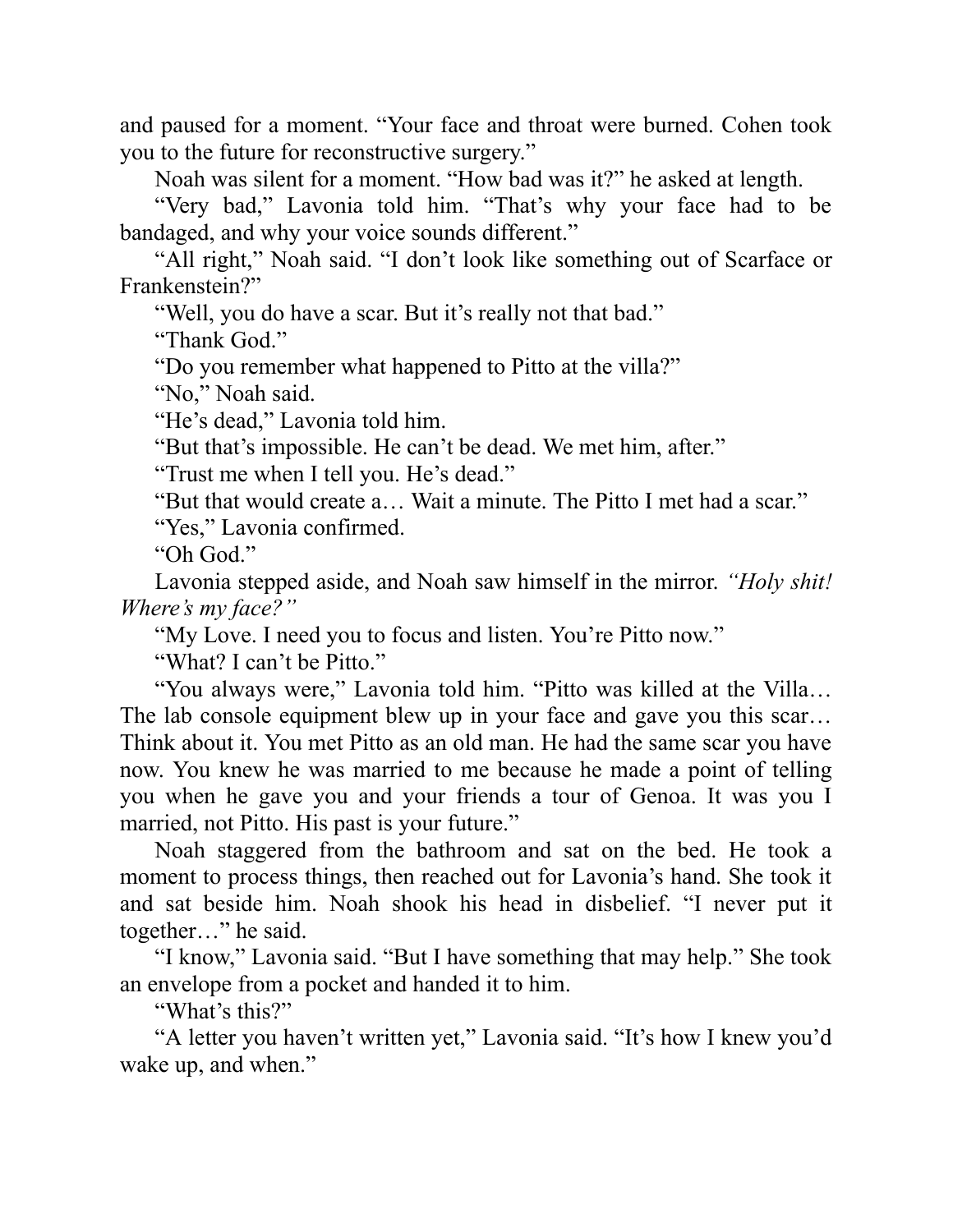Noah opened the envelope and read the letter, over and over, absorbing every word. When he finished, he handed it back. "This means I can't go home."

"My love," Lavonia said. "You are home."

 $\mathcal{L}_\text{max}$  and  $\mathcal{L}_\text{max}$  and  $\mathcal{L}_\text{max}$  and  $\mathcal{L}_\text{max}$ 

March 12, 1945

The seaport of Swinemunde on the Baltic Sea Germany

Dr. Franz Steiner, a rocket engineer attached to the V2 program, climbed from the *U-1118* submarine at the seaport of Swinemunde. A staff car took him to the Peenemunde Army Research Center's command building. Steiner made his way to the office of Colonel Wolf Richter and presented his papers. An aide took him to see the colonel.

"Dr. Steiner," Richter said. "It's good to see you again. How can I help you today?"

"I have orders from SS General Kammler, and need you to act on them immediately, Colonel." He presented the sealed orders.

"Please sit, Doctor," Richter said, "while I look this over."

"Thank you. Have you received your evacuation orders yet?"

"Not yet," Richter said. "But I know they'll come soon. We don't want the Russians getting their hands on the technology we have here." A few minutes later, he gazed up from the papers. "These seem to be in order, Doctor. I'll have my men get the rockets to the U-boat at the seaport."

"Thank you, Colonel," Steiner replied. "Time is a factor. Can your men hurry?"

"Absolutely."

Steiner returned to the dock to await delivery of the two V2 rockets. Half an hour later, crewmen loaded them on the submarine. The *U-1118* was a prototype for the Prufstand XII Project, designed with V2 launch capability. Steiner thanked the lieutenant in charge.

"I hope you use these on Moscow or New York," the lieutenant told him.

"I welcome your enthusiasm," Steiner said. "For the Fatherland."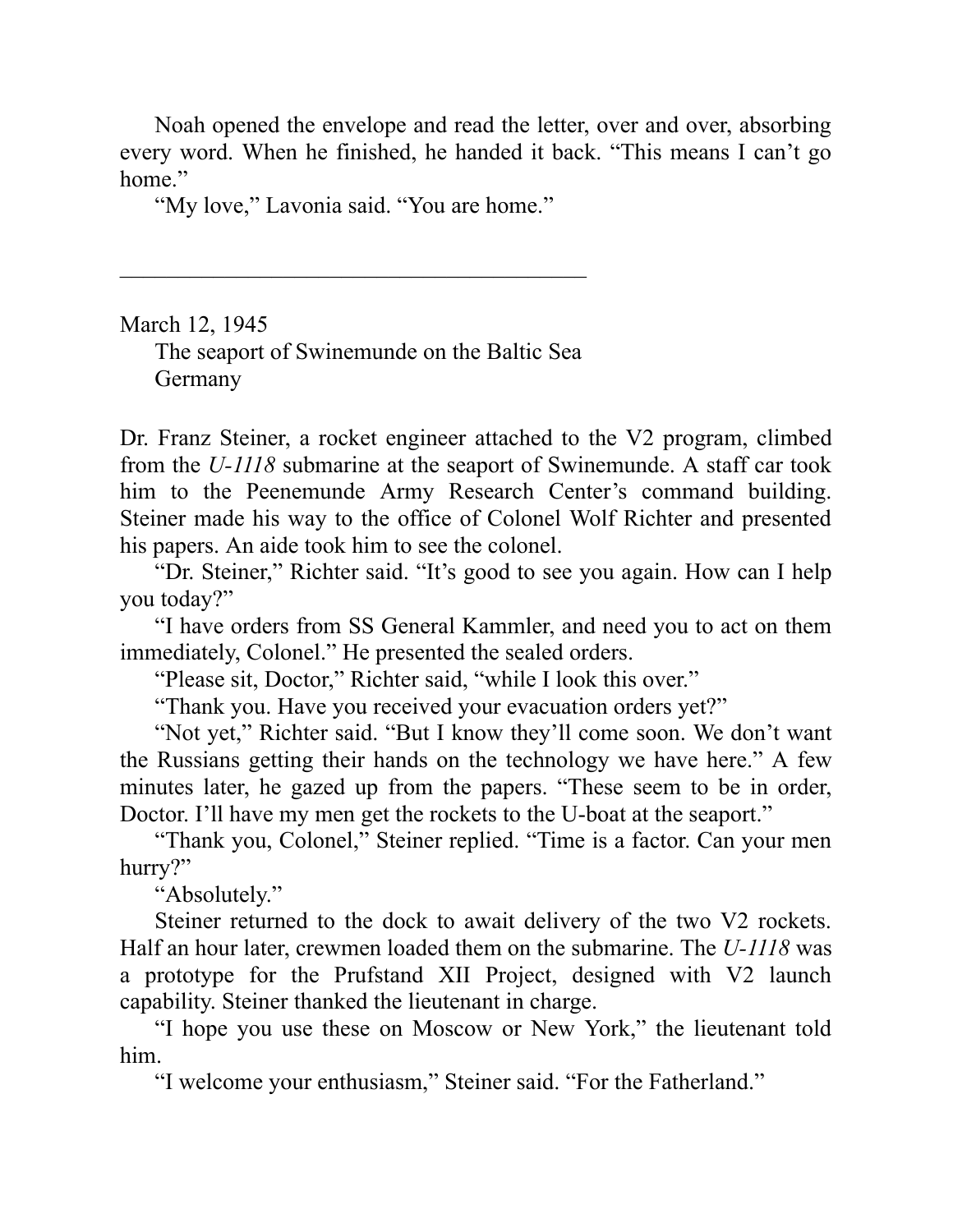"For the Fatherland," the Lieutenant replied.

Seconds later, the port's air raid sirens went off. "Allied bombers," the lieutenant said. "You need to get out of here, sir."

"Right," Steiner said. "Good luck."

Steiner turned to run back into the U-boat as the crew prepared the sub for diving. A car horn sounded behind him. Steiner swung around to to see Colonel Richter's vehicle skidding to a stop. Steiner slid his right hand into a pocket.

The lieutenant looked to Richter, confused.

Richter walked toward Steiner. "I Just heard from General Kammler," he said.

"And how is the general?" Steiner asked.

"Surprised you're here," Richter said. "He was also astounded when I repeated the orders, he said he did not sign. Can you explain that?"

"I can't"

"I didn't think so," Richter said. "Lieutenant. Arrest Doctor Steiner and have your men board the sub and take custody of the crew."

Steiner drew his own revolver and shot Richter and the lieutenant.

One of the crewmen from the U-boat opened fire on the lieutenant men with the deck gun, killing some and forcing others to scatter.

Steiner hurried onto the deck. "Let's quickly get the hell out of here!" He and the other crewmen rushed into the sub as it pulled away from the dock.

Five minutes later, Allied bombs destroyed the port. One of the trailing bomber pilots spotted the fleeing sub, and turned to intercept. A second plane followed. Both unloaded on the diving sub, but the bombs went wide. They swooped down and strafed the sub with machine guns, shooting up the conning tower and the deck gun before the sub vanished beneath the waves.

On the sub, Steiner made his way to the officers' quarters and opened a door. Pilo sat behind a desk, gazing back at him. "The rockets are on board, My Lord," Steiner reported. "And we've escaped the Allied bombers."

"Excellent, Franz," Pilo said.

"I feel awful," Steiner said. "I just killed two German patriots for doing nothing but protecting my country."

Pilo produced a bottle of brandy and poured two glasses. "I understand. Sometimes, great sacrifice is needed to promote one's cause." He handed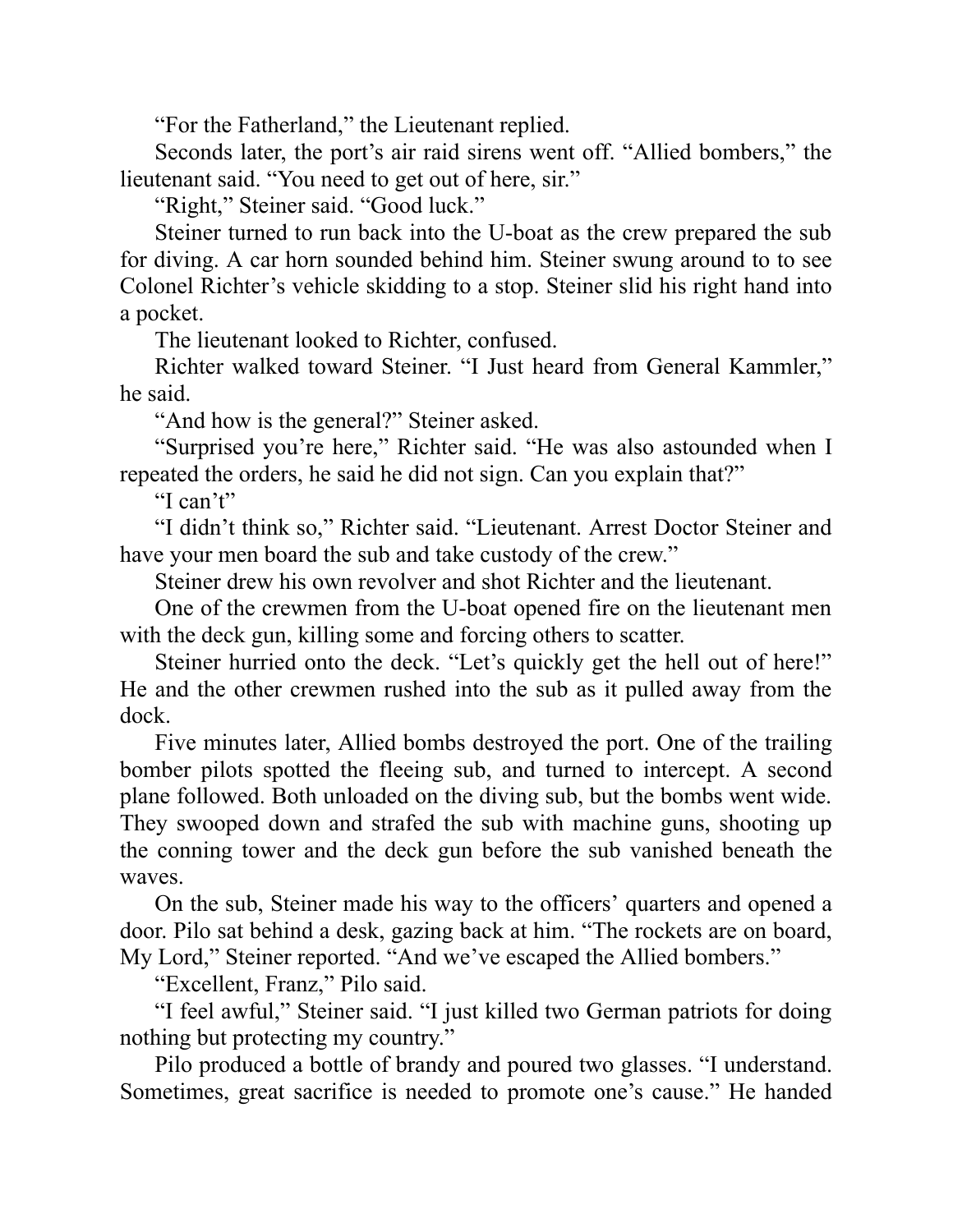Steiner a glass, and raised his own. "For Novus Ordo." "For Novus Ordo," Steiner repeated.

 $\mathcal{L}_\text{max}$  and  $\mathcal{L}_\text{max}$  and  $\mathcal{L}_\text{max}$  and  $\mathcal{L}_\text{max}$ 

September 27, 1930 Yankee Stadium The Bronx, New York

As Garth explained things, interns had to complete three training missions before being certified as a Senior Temporal Guardians. The first mission involved recording an historical event for the Global Foundation archives. The purpose of the second mission was to ensure that a required historical event occurred the way it was meant to happen. The final and most challenging mission was to work on a temporal cold case file and solve an unsolved police case.

For their first training assignment, Mariah and Connor found themselves sitting along the left field line at Yankee Stadium in 1930.

*Baseball is boring,* Mariah thought. She, Connor and the rest of the crowd waited for Negro League Star Josh Gibson to come to the plate for the Homestead Grays. The Grays were playing against the home team New York Lincoln Giants, a Negro League Team that leased the stadium when the Yankees were out of town.

Josh Gibson was considered the Babe Ruth of the Negro Leagues. Even so, there was little newsreel footage of Gibson or the other Negro League stars. The newsreel footage of the all-white Major Leagues was almost as scarce. But none of that mattered to Mariah, who found the whole assignment dull. "They could get any intern to do this assignment," she said. "And I can't stand baseball."

"We *are* interns," Connor said. "And why don't you like baseball?"

"I like the two minutes of highlights on the baseball channel," Mariah said. "As opposed to three hours of boring game time."

"Shhh," Connor said. "You don't want anyone in this crowd to hear you."

"Like they'd know what I'm talking about."

"I think these assignments are fun," Connor said. "We're about to document history. Imagine fans going to the Baseball Hall of Fame one day to see these films. I can't wait to watch Ruth hit his sixtieth home run next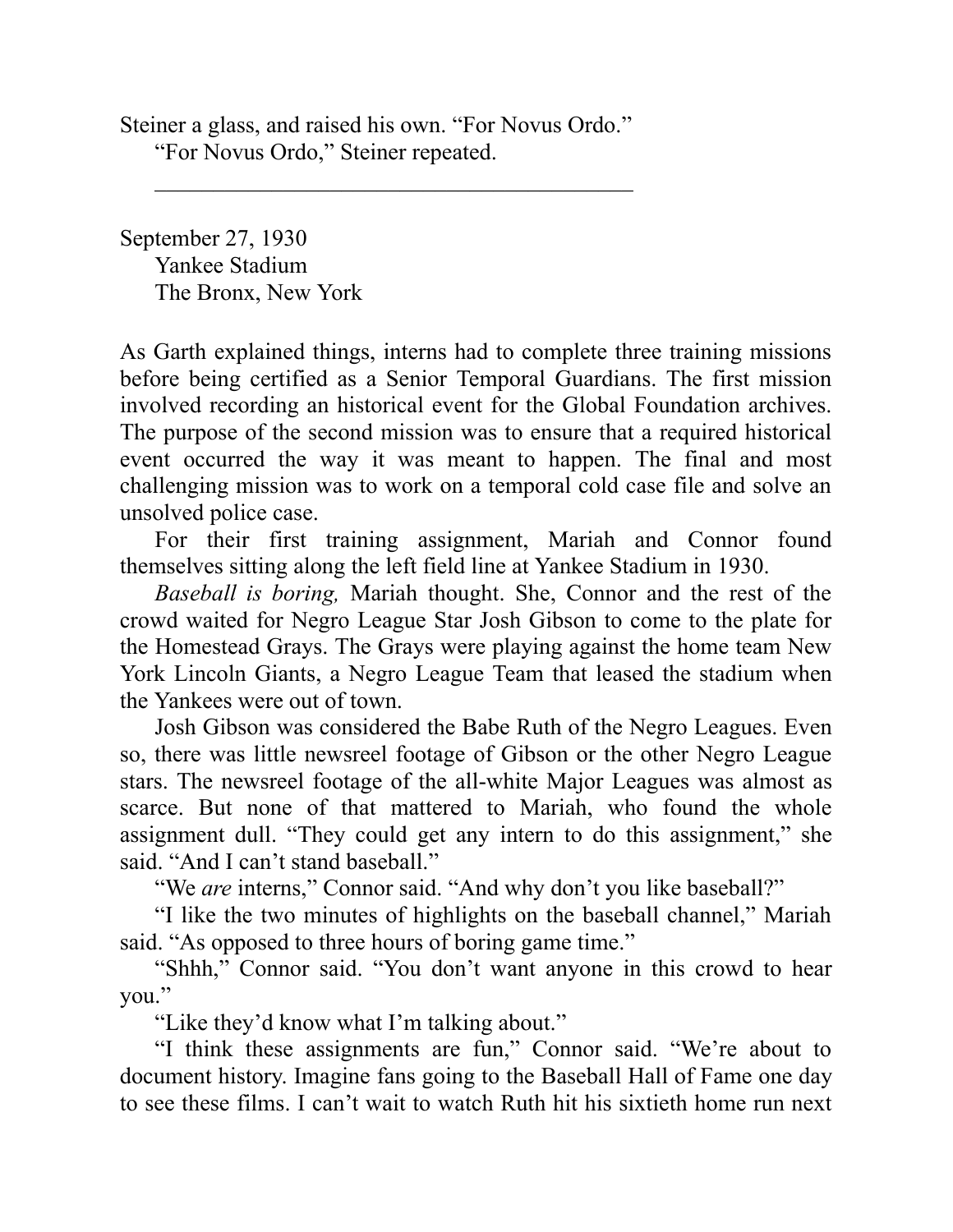week. He didn't need steroids like McGwire, Sosa, and Bonds to hit that many.""

"You don't have to go on that assignment."

"I want to," Connor said. "That's why I volunteered to help out."

"I'm surprised you didn't volunteer to go back and get a video of Lon Chaney's lost *London After Midnight* flick."

Connor was silent. Mariah looked at him. "You didn't."

"I did."

"Unbelievable."

"You don't know how many silent horror classics have been lost," Connor said. "Even Doctor Who has missing episodes from its first six years."

"I guess those would be nice to find."

On the field, Josh Gibson took his place at home plate. Connor set his recording device—disguised as a scorebook—to get a wide shot of the pitch.

"He looks older than 18," Mariah said. "Kind of like the Partisans in Italy."

"We grew up more comfortably than they did," Connor said

The pitcher threw, and Gibson smashed the ball toward the left center field fence, 460 feet away. The ball flew over the left field bleacher, landing near the back end of the ballpark.

*"Wow,"* Mariah said, impressed with the loud crack of the bat and the ball's trajectory.

"Jesus," Connor said. "Did you see that shot? He almost hit it out of the fucking ballpark. That had to go six hundred feet."

"Please make sure you got it," Mariah said. "I don't want to fail this assignment."

"I got it," Connor said, still recording as Gibson rounded the bases. "We now have archival proof of one of the greatest baseball players in history, hitting one of the longest home runs in Yankee Stadium."

"That's great," Mariah said. "Be sure to filter out our discussion before you turn the recording in."

"Right," Connor said. "We can go now if you like."

"Let's wait until the end of the inning," Mariah said.

"I thought you were bored."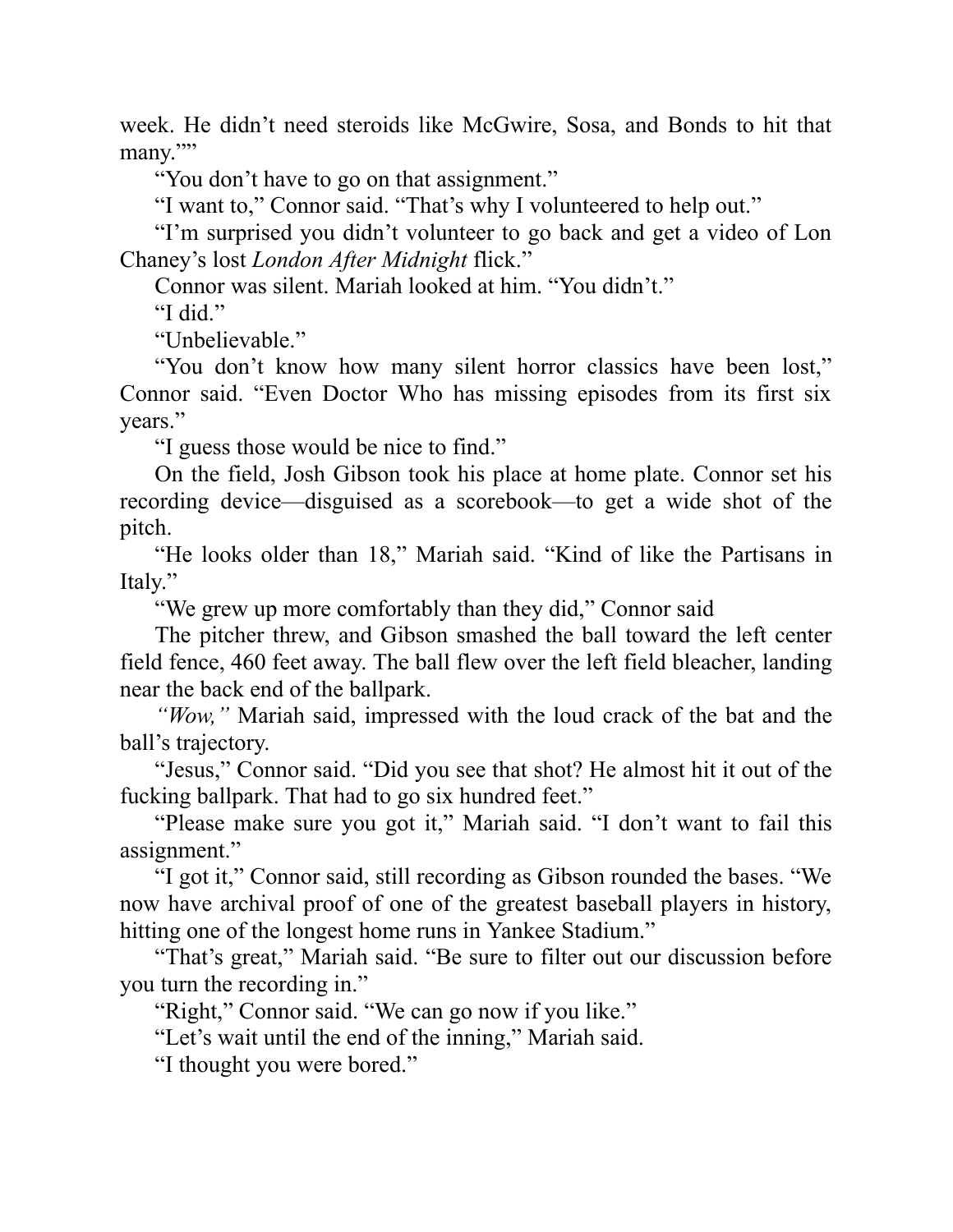"I don't want to draw any attention when we leave. We'll blend in when fans go for food."

"Good thinking. Who would have thought, when we graduated from high school, that we'd wind up here?"

"Yeah. It seems like a different reality."

 $\mathcal{L}_\text{max}$  and  $\mathcal{L}_\text{max}$  and  $\mathcal{L}_\text{max}$  and  $\mathcal{L}_\text{max}$ 

## **March 27, 2024 Falcone Foundation Annex Beneath Santa Croce Church, Florence Italy**

Mariah paced the white meeting room, waiting for Garth and Ruben. She'd been trained on the intricacies of time travel, and had familiarized herself with the demands of temporal missions. Or at least the demands likely to be imposed on her, for the moment. Today, Garth and Ruben would take her on her second training mission, the object of which was to preserve the timeline.

Finally, Garth and Ruben arrived. "Are you ready for the next training mission?" Garth asked.

"Yes."

"Your instructor agrees," Garth told her.

"He's been a very good teacher," Mariah said. "What's the mission?"

*"Pinocchio,"* Ruben told her. "Or *Story of a Puppet*, as it was sometimes known. We're traveling to a point in time where the author, Carlo Collodi, has published the first fifteen chapters in *Il Gironale di Bambini*."

"So what's the problem?" Mariah asked.

"At this point in time," Garth said, "he doesn't want to finish the story."

"What do you mean? Of course he finished the story. I read it as a kid."

"You're talking from our vantage point," Garth said. "In 1881, Collodi wanted the story to end with the puppet hanging dead from a tree, as a message to children about what would happen to them if they misbehaved. So he stopped writing."

"But that's not how the book ends," Mariah insisted.

"We know that," Ruben said. "But we need to convince Collodi, or one of the most beloved figures in children's literature will not achieve the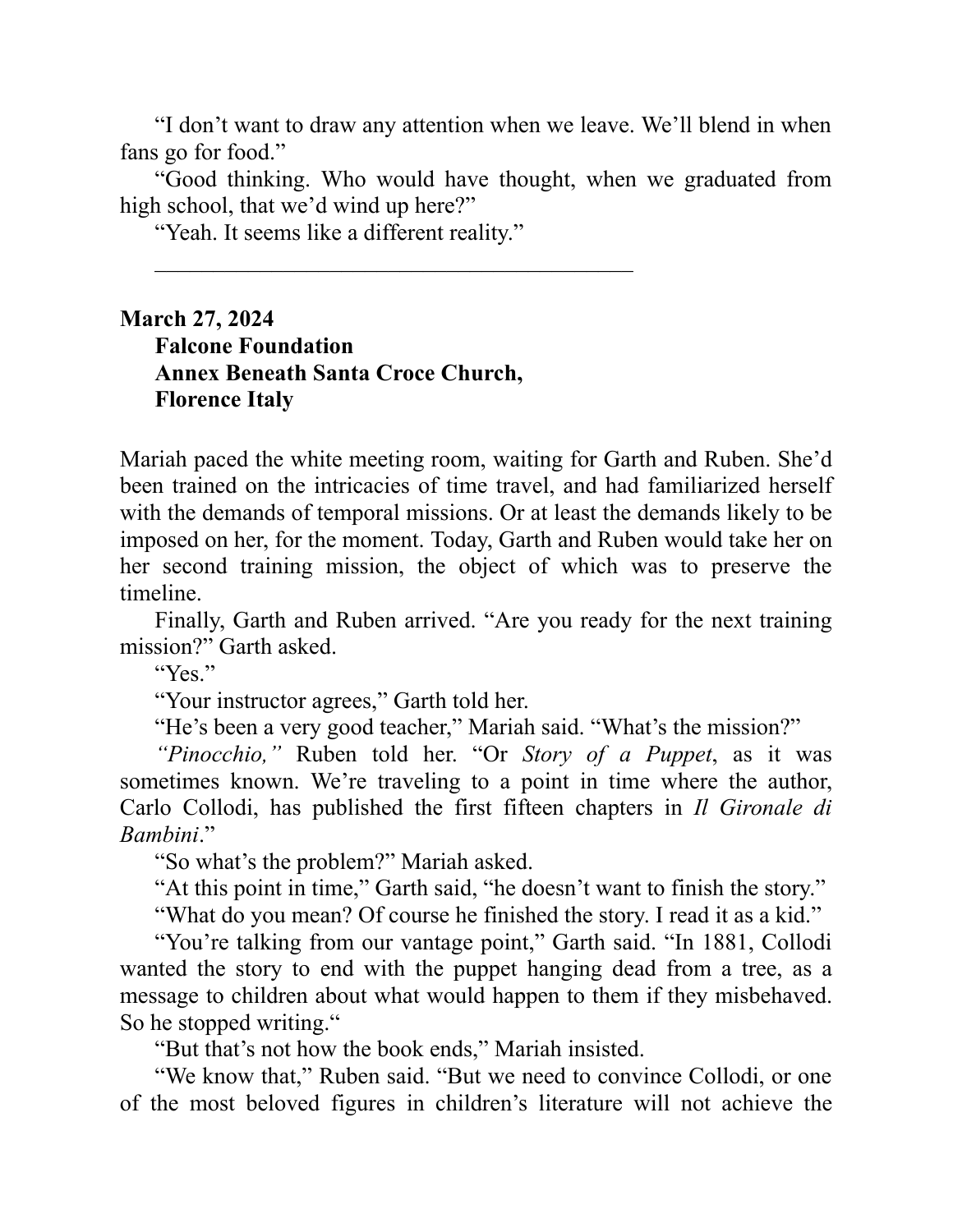proper level of popularity. And that, believe it or not, will affect Italian and global history."

"And we're the ones who convince Collodi to write the rest of the book?" Mariah asked.

"Yes," Garth said. "His papers were found after he died. There are references to people with our names, who helped guide him, giving him the spark to finish *Pinocchio.* Archivists and analysts at the Foundation discovered the documents among the contents of his small estate. They're trained to look for such clues. Their work led to this mission."

"So we're responsible for the completion of *Pinocchio?*" Mariah asked.

"Yes," Ruben said. "It's called retroactive or future causation, depending on the intervention's point of origin. We go back to ensure the event occurs. Sometimes we provide the means to achieve it."

"Sounds exciting," Mariah said. "When do we go?"

"Now," Ruben told her.

"After we put on the wardrobe of the time first," Garth said.

They went to the wardrobe department, and donned perfect imitations of late 19<sup>th</sup> century professional businessperson attire "I feel like an extra in a Sherlock Holmes movie," Mariah said.

After wardrobe, they stopped by the mission briefing room, where Garth picked up a large folder and gave it to Mariah.

"What's this?"

"Something to help convince Collodi," Ruben told her.

Mariah peeked inside the folder, and smiled when she saw the sketches. "These could definitely seal the deal."

They made their way to the teleportation room, and stood inside colored circles embedded in the floor.

A voice with a Scottish accent bellowed from the intercom. "Everyone ready?"

"Is this where you say "Energize?"" Mariah asked.

 $\mathcal{L}_\text{max}$  and  $\mathcal{L}_\text{max}$  and  $\mathcal{L}_\text{max}$  and  $\mathcal{L}_\text{max}$ 

"Miss Fischer, this is reality," Garth said. "Proceed, Mr. Scott."

"His name is really Scott?" Mariah asked.

"Of course not. But we call him that anyway."

A moment later, Mariah felt a little lighter. She could see the floor through her body as she disappeared. *Here we go again,* she thought.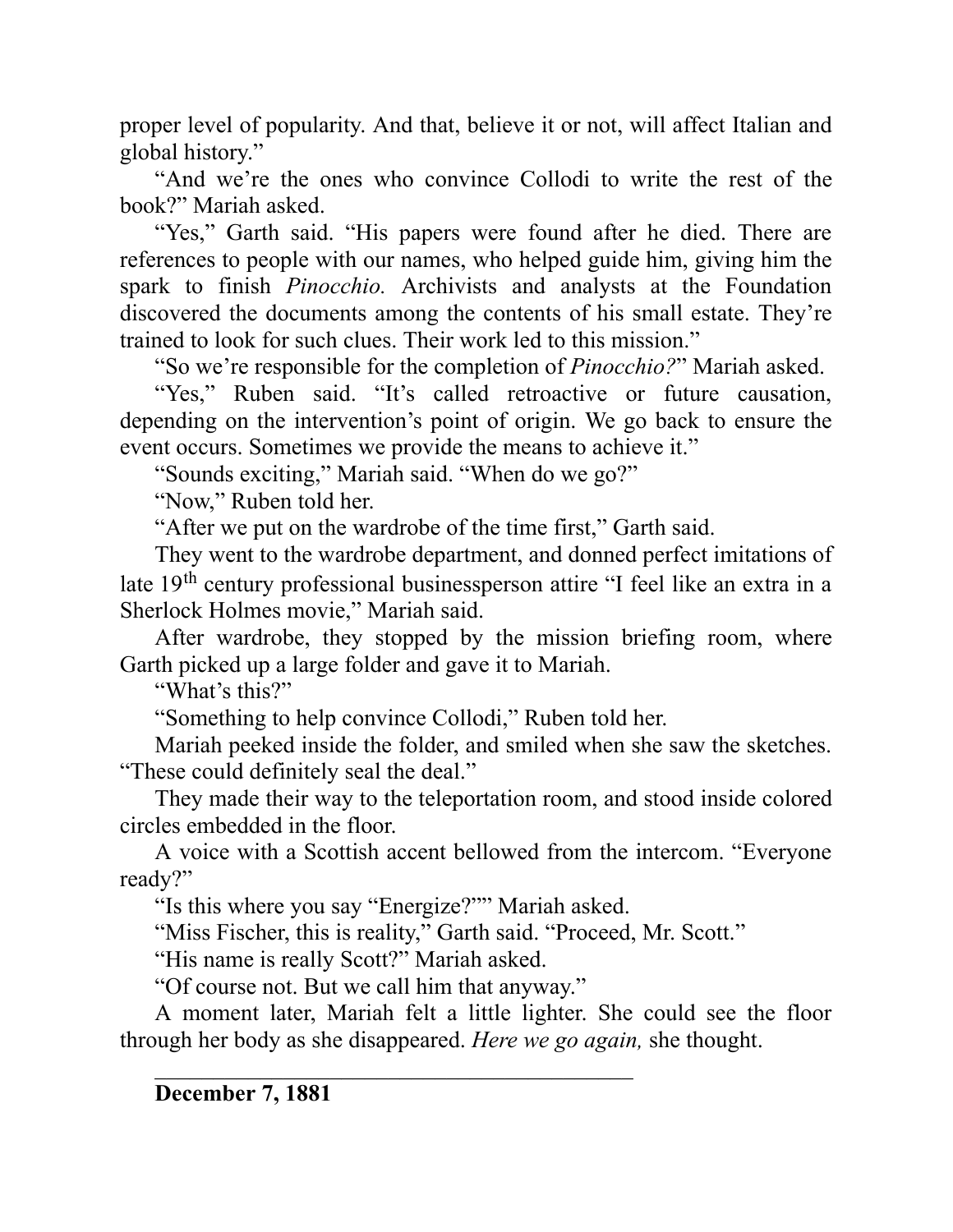# **Near Santa Croce Church Florence, (Firenze) Italy**

Mariah, Garth and Cohen appeared in a local alley near Santa Croce. She scanned the area, and saw subtle differences from her time period. The shops and streets looked different, and the people who walked past the alley wore nineteenth century clothes.

"Okay," Ruben said. "Let's go."

Moments later, they were walking up the outside stairs to Collodi's onebedroom studio apartment. When they reached the top, Mariah knocked on the door.

"Who's there?" Collodi's voice replied.

"My name is Mariah Fischer from Il Gironale di Bambini. Can we speak with you?"

Collodi opened the door and looked Mariah over. "How can I help you?" he asked.

"We need to speak with you about your work."

"Come in then."

The three visitors were struck by the studio's simplicity. The only furnishings were a bed, a cluttered desk, a small table, a stove and a sink.

Collodi looked to Mariah's companions. "Who are these men with you?"

"These are my colleagues with Il Gironale, Garth and Cohen."

"My pleasure," Collodi said, and shook hands with them. "What is it about my work that brings all of you to my door tonight I've never seen you people at the office."

"We're traveling salespersons for the magazine, Signore," Ruben said. "We're seldom at the office. We're here to talk about more chapters for Pinocchio."

"Go away," Collodi said. "I told the publisher that the story should end where it does, with that little rascal hanging dead from a tree, to show little children what will happen if they ignore their parents and engage in mischief. So go back to the office. I have no interest in continuing the tale beyond that point."

"I understand your feelings," Mariah said "But it's important for sales that you continue the story. Our sales people at the office think this is one of the best works they've ever seen."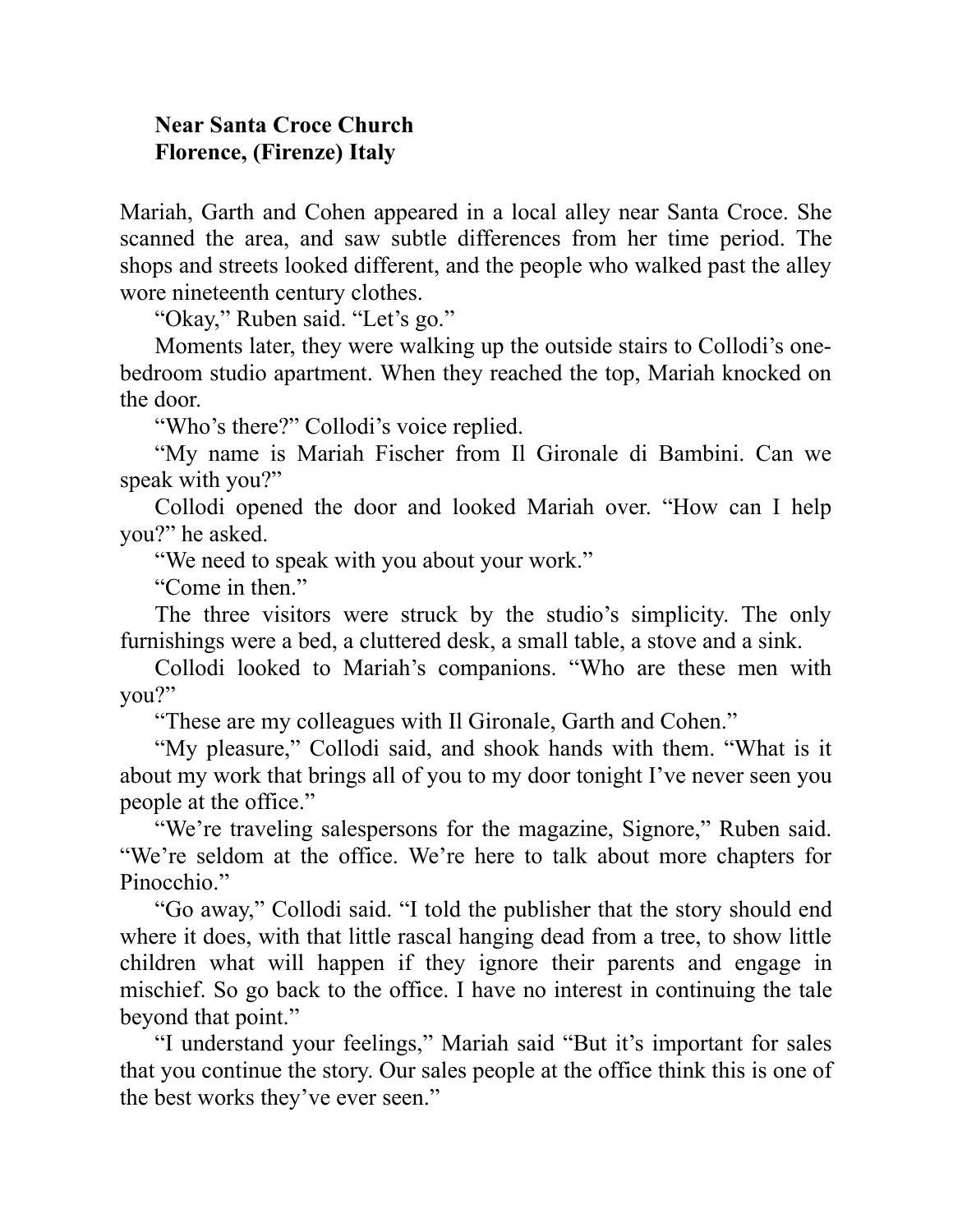"You're teasing me," Collodi said. "Not even I think of this as my best idea."

"Nevertheless," Ruben told him, "your publisher and the sales department wants more."

"I still can't see it," Collodi said. "And even if I wanted to, I wouldn't know where to take the story."

"Are you out of ideas?" Mariah asked.

"Frankly, yes. In my mind, the story is done and there's nowhere else to go with it."

Mariah pulled the folder of drawings from beneath her jacket. "May I put some things on the table, Signore? This could spark some new ideas."

Collodi nodded.

Mariah laid out drawings from Disney's *Pinocchio* adaptation. The pictures featured Jiminy Cricket, the Blue Fairy, Figaro the Cat, Pinocchio with donkey ears, and Monstro the Whale.

"What are these drawings?" Collodi asked.

"Suggestions for characters," Mariah said, "from one of our illustrators at the magazine. Perhaps you can use them in a longer story."

"Really." Collodi said. "These don't look like the earlier drawings I saw."

"They're from a different illustrator," Mariah explained. "The one assigned to your story was ill."

"Oh," said Collodi. "The first illustrator was better. These are poor quality, but let me take a look…" He pored over the sketches, obviously intrigued. "I see," he said after a moment. "Maybe there is… Pinocchio turning into an ass is an interesting possibility. The Fairy could perhaps be a godmother type… I killed the cricket, but maybe I can find a way to bring it back… I may not be able to fit all of this, but… Interesting. May I keep these a while and think things over?"

"I'm afraid the artist wants them back as soon as possible," Mariah said. "I told him I'd return them in the morning."

"All right… I'll take some notes before you go."

"We can stay for about half an hour," Mariah told him.

"That should be plenty of time," Collodi said. A half-hour later, he gave the sketches back and cleared his throat. "Tell the publisher I'll think on this. I should be able to get something out in the next week or so. Is that satisfactory?"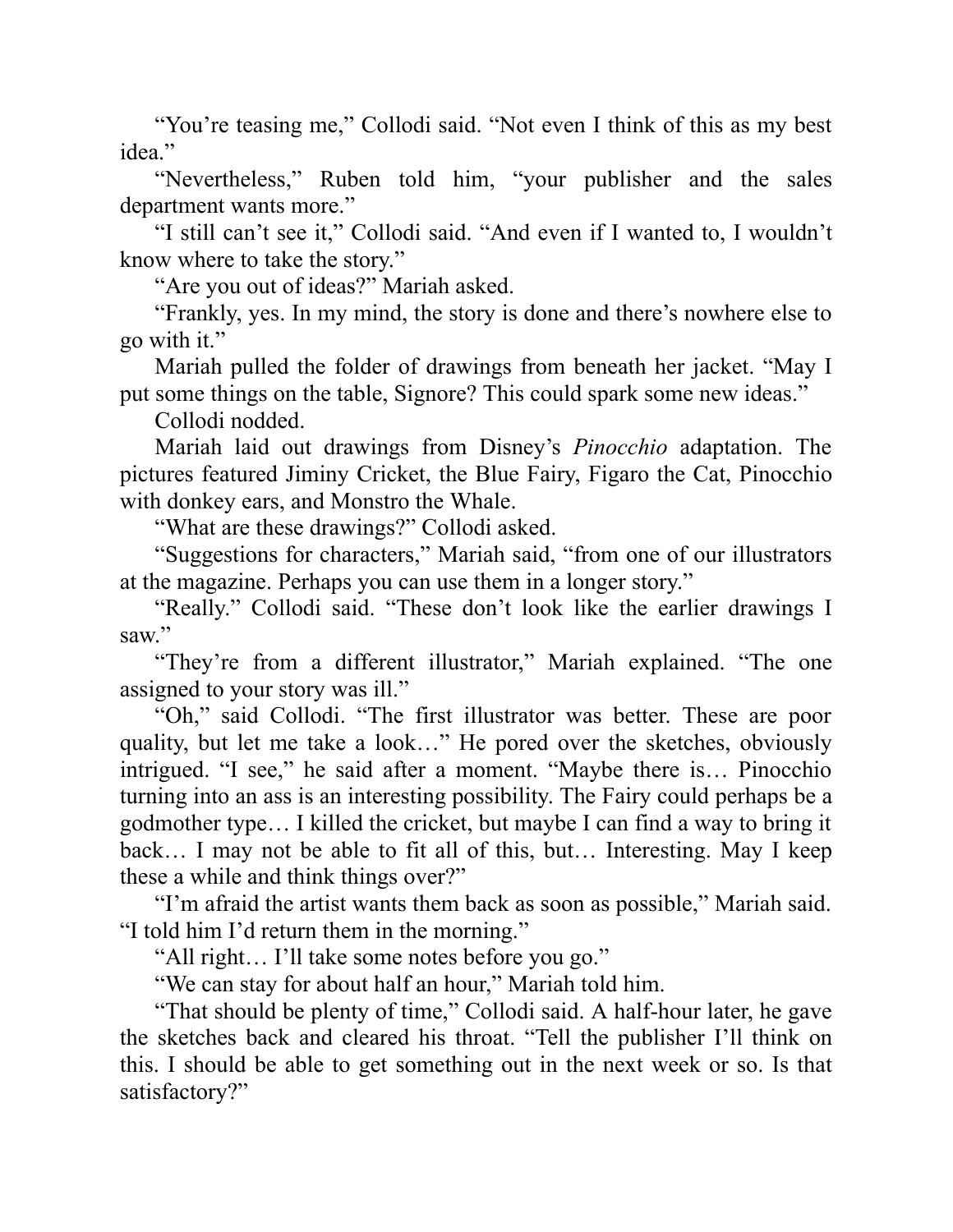"I believe so," Mariah said, and shook his hand.

"Good. Perhaps I'll see you at the magazine office."

"Perhaps," Mariah replied.

"Very well," Collodi said. "Good fortune to you and your friends."

They exchanged farewells. Mariah, Garth and Ruben headed back toward Santa Croce. "You did well," Garth said, patting Mariah on the back.

"Thank you. It seems ironic that the ideas for the rest of the book came from a film produced decades after he died."

"That's time travel for you," Ruben said. "It can get confusing as far as when and where the original ideas come from. Anyway, we didn't just help Collodi get over writer's block; we helped the future global economy."

"You mentioned that before," Mariah said. "How so?"

"After making many films," Garth said, "Walt Disney decided to build two amusement parks, Disneyland in California in the 1950s, and Disney World in Florida, in the 1960s."

"Sure," Mariah said. "But how does *Pinocchio* fit in?"

"Well, it gets a little cloudy there," Garth replied. "Somehow, if Collodi doesn't finish *Pinocchio* as we know it, the story never becomes popular. Walt Disney never sees it and doesn't produce it, so his company never has the money to build the parks.

"So we're helping mega corporation's now?" Mariah asked.

"No choice in this case," Garth said. "Disney's economics are a link in the temporal chain."

"And that affects the local and national economies?" Mariah asked.

"Yeah," Garth said. "There's a lot of money in those Disney products."

"Precisely," Ruben said. "Not to mention the impact on Italian and global economic and literary trends."

"A classic case of both causation and the ripple effect?" Mariah asked.

"Exactly," Ruben confirmed.

Garth took out his TMD and smiled. "Ready to leave?"

"I'm ready," Ruben said.

"Wait a second," Mariah said. "What happens when he asks the publisher about us?"

"Oh, didn't you know?" Garth asked. "We really do work as traveling salespersons for the magazine."

"Since when?"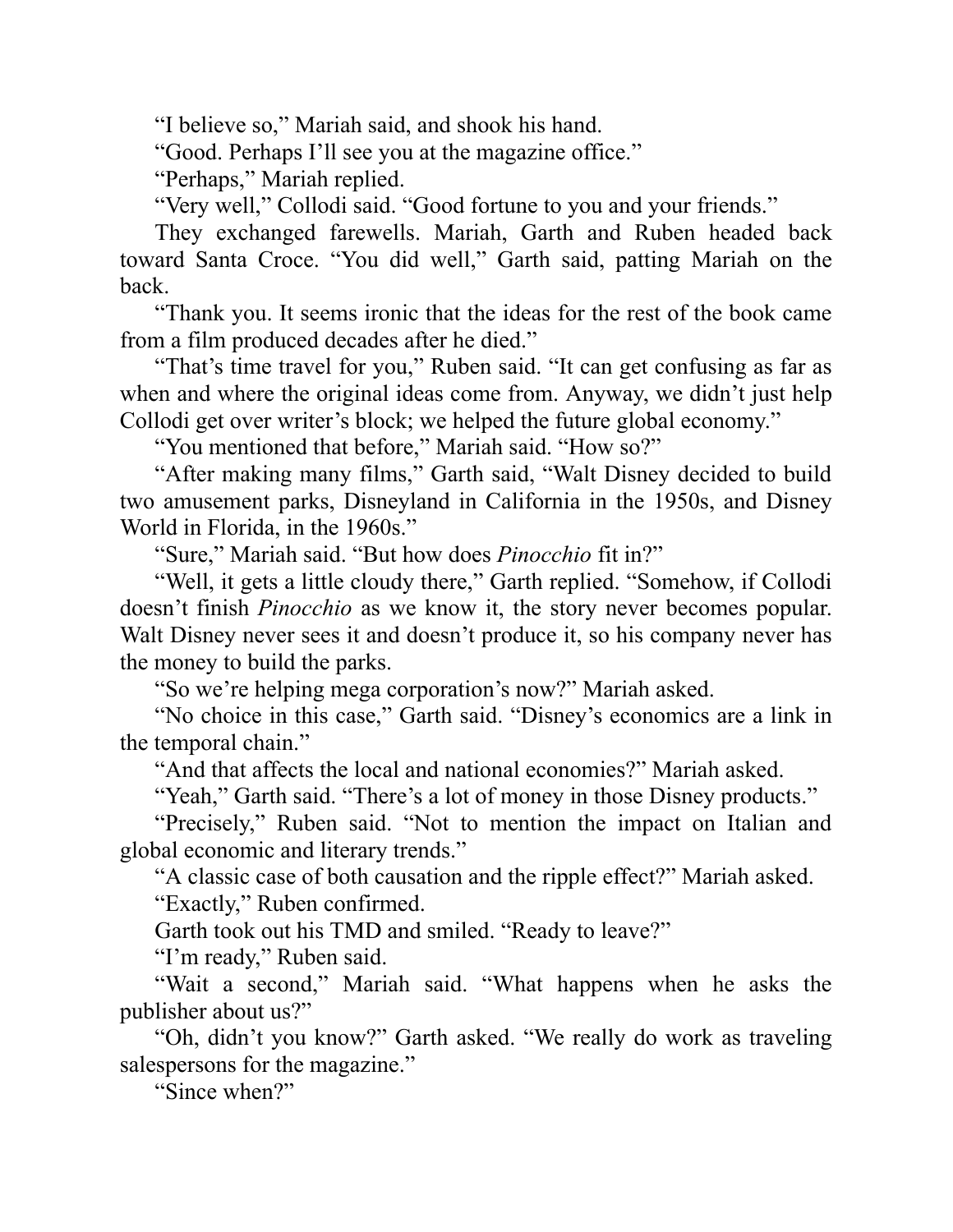"Since we make our next stop to yesterday and the publisher hires us," Garth explained.

Garth scoped the area for witnesses, but saw no one. "Let's go get a job," he said. "Vivoli's Gelato is on me tonight." He pressed the button on the TMD. A bright light engulfed them, and they vanished into thin air.

### **November 3, 2024**

### **The Falcone Foundation Annex**

**Underneath the School of Earth and Space Science, Arizona State University.**

Garth and Ferrara escorted Mariah to the teleportation room for her final test mission, an assignment from the Temporal Cold Files Division. Part of the Foundation's own mission involved assisting law enforcement with unsolved mysteries. Occasionally, such assignments allowed the guilty to be arrested and justice to be served. Occasionally, a cold file mission helped exonerate an innocent on death row. Most of the time, they simply provided closure to victims' families.

"Are you ready?" Ferrara asked.

"Yes"

"You understand what you have to do?" Garth asked.

"Absolutely," Mariah replied. "I photograph the criminals and any incriminating evidence, then teleport back here."

"Any last questions on the Diaz case file?" Ferrara asked.

"No. It was so tragic. It happened close to where I grew up in Mesa. On Friday the  $13<sup>th</sup>$ . I remember my parents watching the news about the murders on channel three. When the killers weren't found right away, my dad joined the neighborhood watch."

Mariah stood on the teleportation pad.

"Good luck," Ferrara told her. She went to the teleporter controls and started the sequence. A moment later, Mariah disappeared.

She arrived on a sidewalk across the street from the Diaz house on Friday, August 13, 2010. . It was midnight, but still hot. *Global warming is a hoax my ass* Mariah thought. She positioned herself behind some bushes,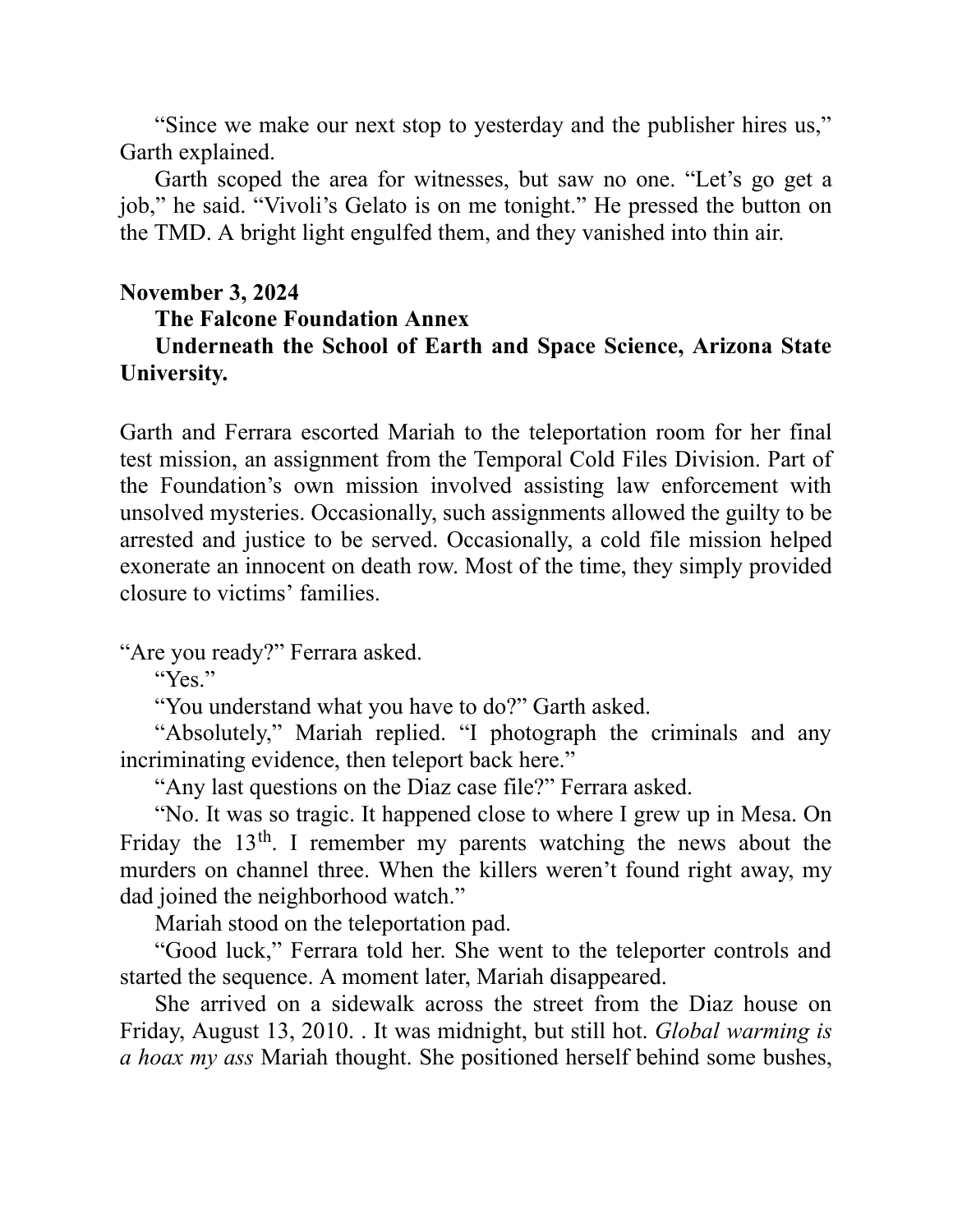and settled in. The coroner's report said the killings took place between midnight and 3:00 a.m., and that the victims had been tortured.

And so Mariah waited.

At 12:23 a.m., a 1974 Plymouth Duster parked at the curb. Three men got out. Mariah took out her digital camera and photographed each man as they left the car and walked to the front door. One of the three picked the lock and was able to break through the front door.

After they broke into the house, Mariah stepped from the bushes and took a picture of the Duster's license plate.

A moment later, she was back in her hiding place, pressing the button on her TMD. Nothing happened. She hit the button again, waiting to be taken away from all this. But it didn't happen.

She heard a child scream inside the house. A little girl stared out from the living room window. Her gaze locked on Mariah, and she yelled for help.

Mariah froze. The girl was still looking at her. Still screaming for help. *Holy shit* Mariah said to herself. *This wasn't in the case file.*

Everything in Mariah cried out for action. She found herself stepping from the bushes. She saw the girl react, hoping for salvation.

Mariah stopped herself. She could not change this. That would alter the timeline. Change history.

*Screw history.*

But she could not. Because there was no way to know how that one change would ripple out across the years, decades, centuries. The Butterfly Effect…

She looked to the girl in the window, and heard herself say, "I'm sorry." She watched as a hand covered the girl's mouth and pulled her out of sight. Mariah tried the TMD again. Her last thought before she disappeared was, *Oh my God, what have I done.*

A moment later, she was back in the teleporter room, Garth and Ferrara at the controls. Bernadette—now eighty seven—stood in front of her.

"Aunt Mariah," Bernadette said.

"You still call me Aunt," Mariah said. "When you're in your eighties."

"How was the mission?" Bernadette asked.

Mariah bent down and threw up on the teleporter pad.

Bernadette rested a hand on Mariah's shoulder "It's all right."

Mariah felt the tears coming. "You don't know what I just did."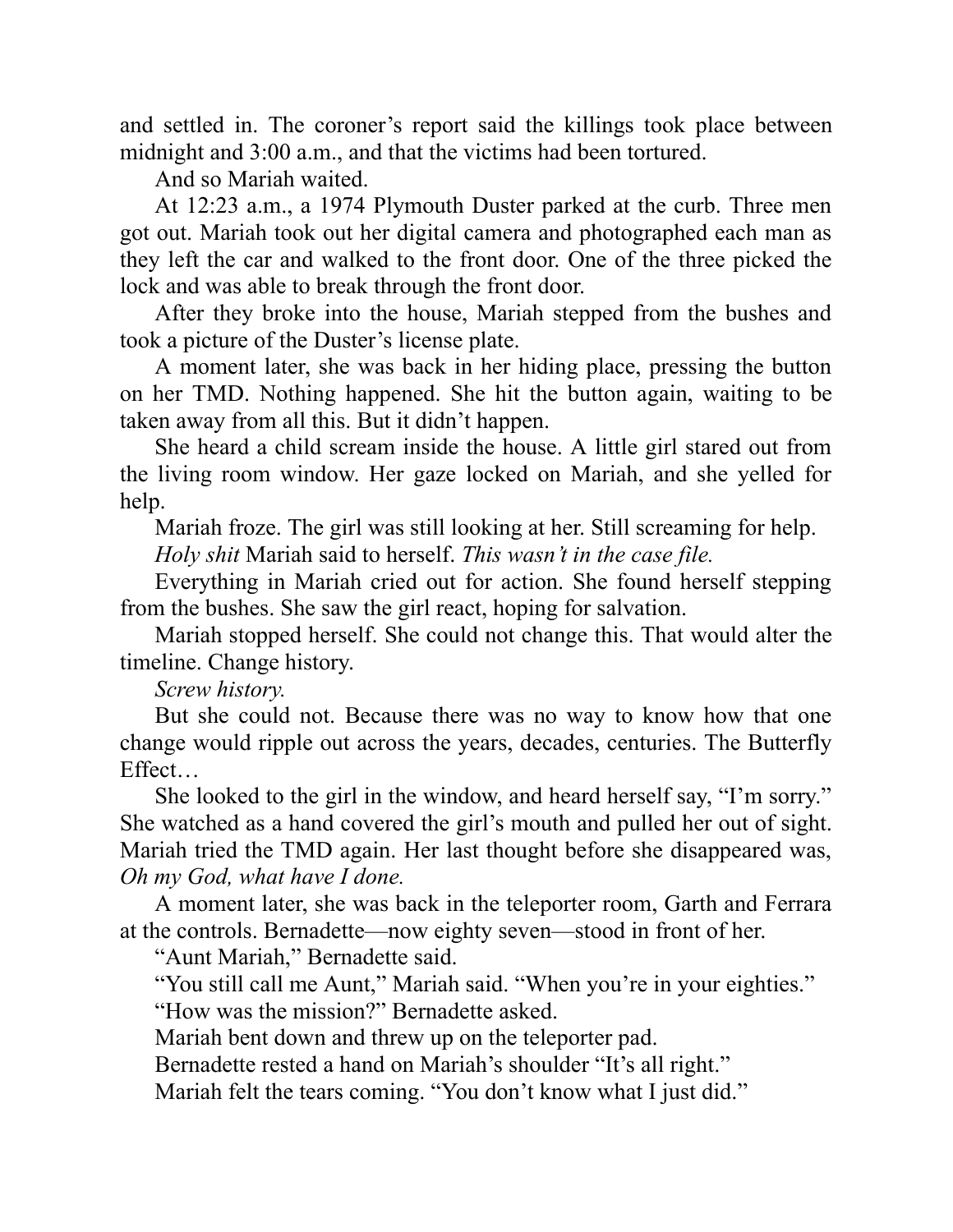"I know," Bernadette said. "You did the right thing."

Mariah straightened. "What do you mean, you know?"

"There's a little something we didn't tell you," Bernadette said. "You were in a simulation."

*"What?"*

"Come with me to the meeting room," Bernadette said. "So we can talk privately." She led the way. Once there, Mariah had to sit down.

Bernadette cleared her throat. "The temporal cold file mission is *the* most stressful training exercise. Sometimes, Guardians are forced to make difficult decisions during real missions. Simulation is the best way to prepare for that, because incorrect decisions do not affect the real timeline. No harm is done."

Mariah stared at her.

"Your performance," Bernadette said, "demonstrates that you have the necessary judgment to become a Senior-Level Guardian."

"I don't know if that want to."

"Right now, you're upset," Bernadette said. "And justifiably so. But you'll get the hang of it, over time. Trust me on this."

"At the cost of my soul?" Mariah asked.

"We all feel that way on the first cold file mission," Ferrara said. "Even when it's a simulation."

"Everyone goes through the same simulation?" Mariah asked.

"No," Bernadette said. "They're customized. The Diaz murders were part of your childhood experience. So we used that."

"Were those the real murderers?" Mariah asked.

"Yes. One of our more experienced Guardians went on the mission earlier today, and recorded the event."

"Including the little girl at the window?" Mariah asked.

"No. That was your test. In real life, she never made it to the window. But we needed something for you to react to."

Mariah glared at her.

"What if I'd saved her?" Mariah asked.

"You would have been classified as a mid-level Guardian," Bernadette said, "and restricted to level-one and -two missions."

"Who were the killers?" Mariah asked.

"Right-wing fringe nuts who hated Hispanics. The authorities have already linked them to other Latino murders in Arizona."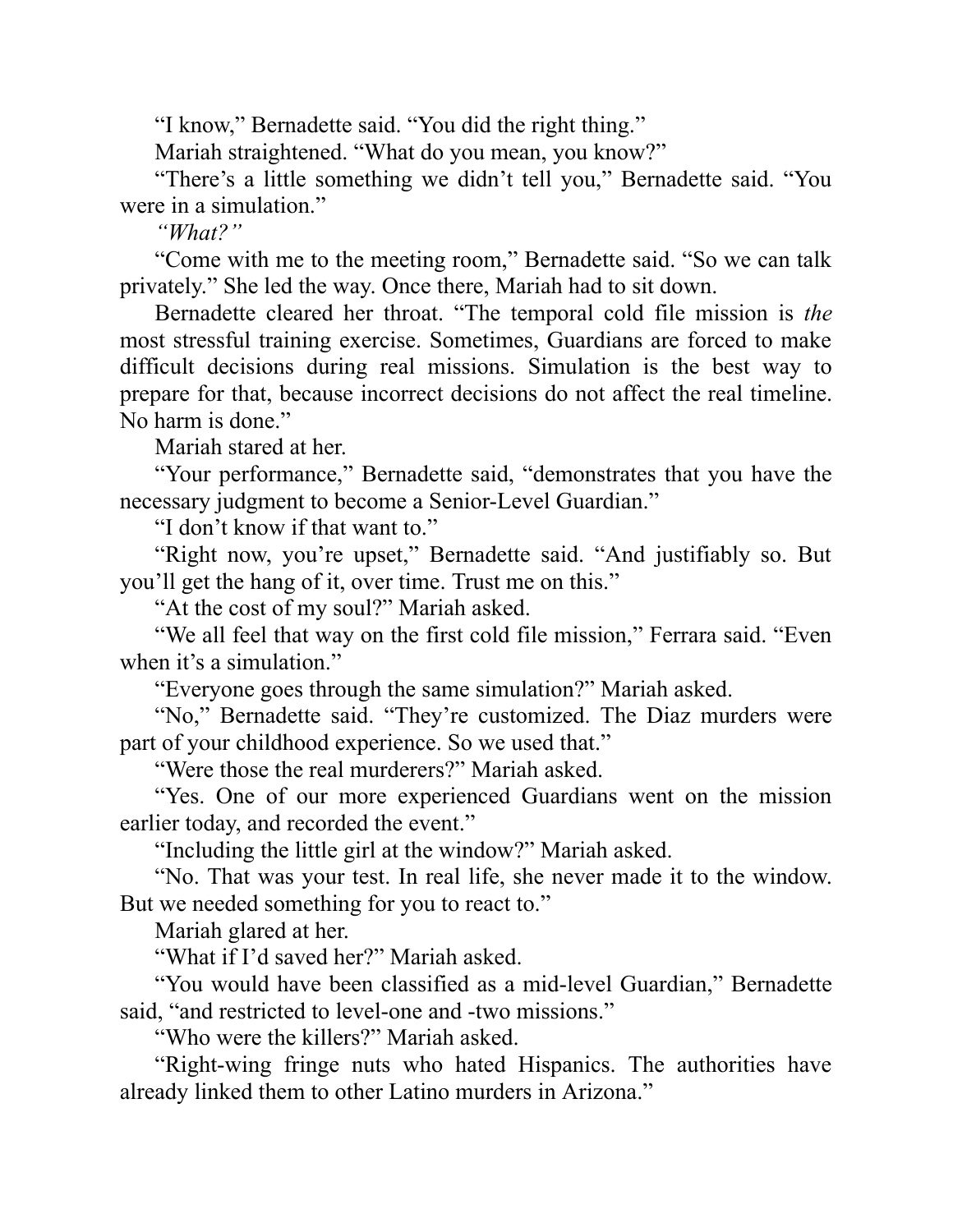"I still don't know if I want this responsibility," Mariah said. "I don't think I can play God for real. Maybe I'd be better off recording old baseball games and finding lost movies."

Bernadette went over to Mariah and gave her a reassuring hug. "You'll be fine. I promise."

"We'll see. I need some downtime. Is there anything else you wanted to talk about?"

"Yes," Bernadette said. "Garth and Ruben want you to join them in planning their next mission. They'll be going in about a week."

"What's the mission?"

"You get to help some old friends in Voltri."

Mariah smiled. "Thank you. I'll look forward to that one."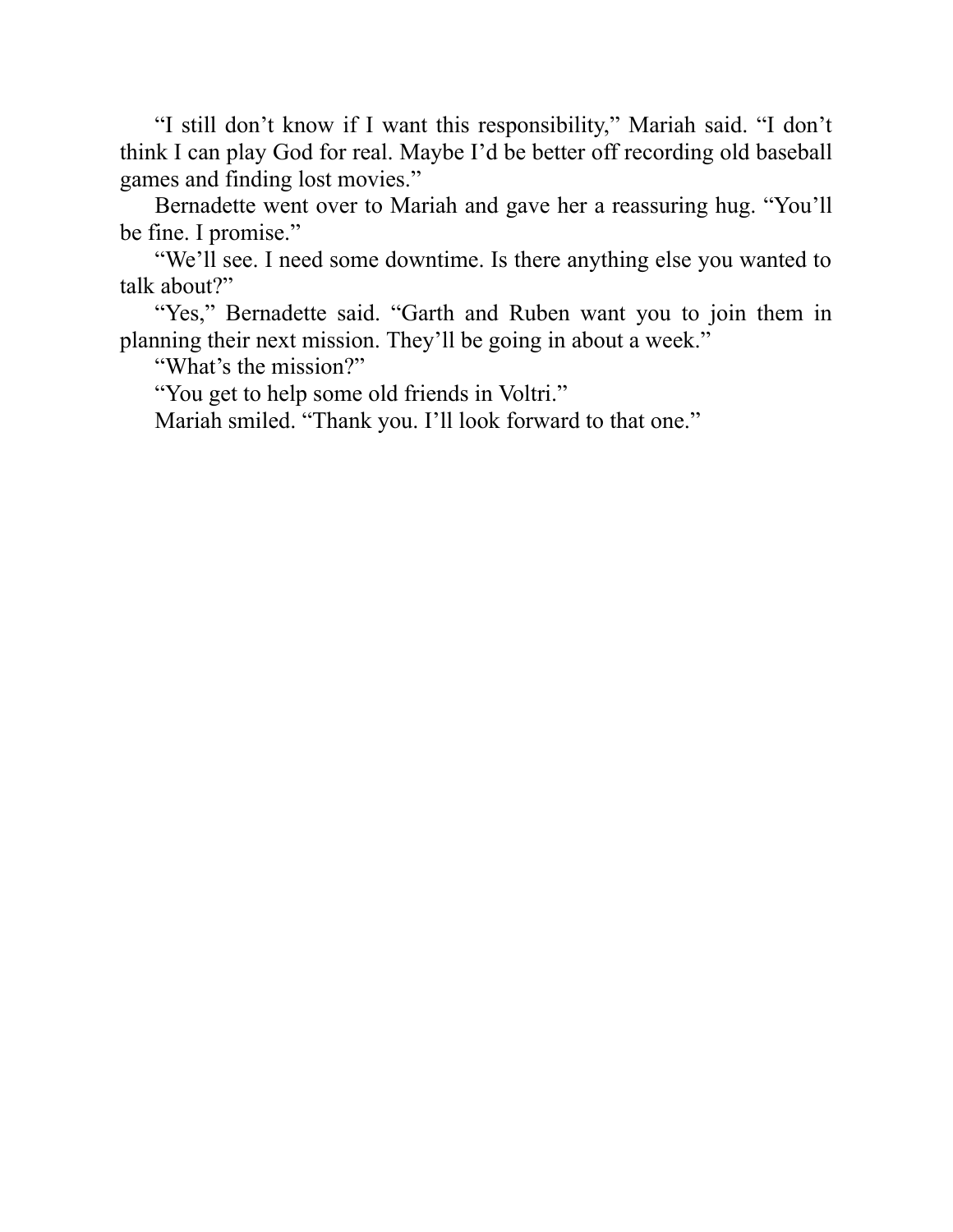## **ACKNOWLEDGMENTS**

I would like to thank the following people for making this work and series a reality:

My wife Dr. Gwyneth Gordon for her endless support through the years. My family and friends for their encouragement.

My students, teachers, and staff at Grand Canyon College Preparatory Academy.

Alexander Miley for the cover art.

John Robert Marlow and Ross Browne of the Editorial Department in Tucson, Arizona for editing.

Beta Readers Elizabeth Allen and Jamie Barry

David Henry Sterry from The Book Doctors for advise after the first draft of Jigsaw: Beginnings was completed.

Katy Grant and the students in the Creative Writing Program at Mesa Community College.